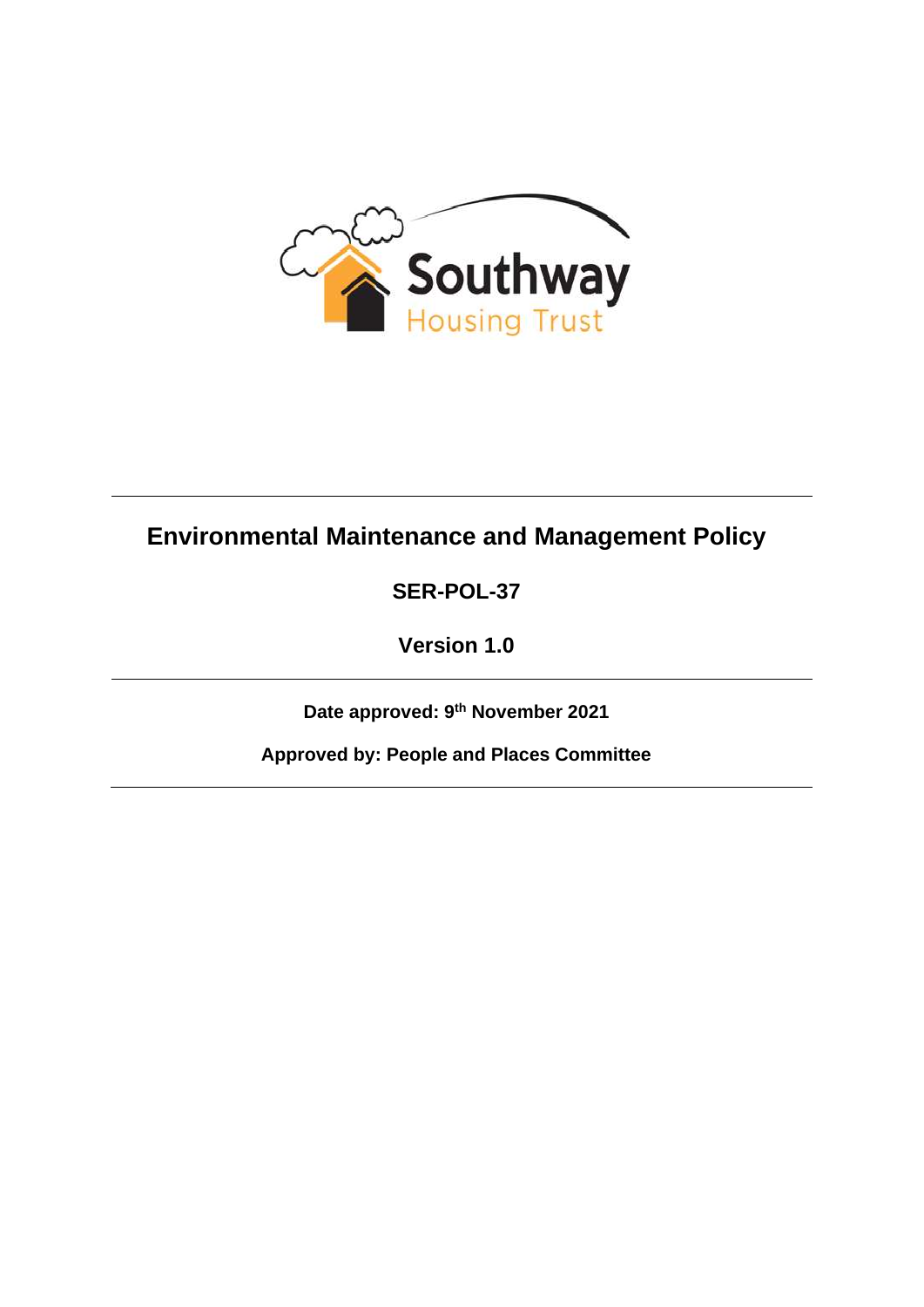### **1. Introduction**

- 1.1 Southway Housing Trust (Southway) is located in part of Manchester with the highest levels of open space and tree cover in the City<sup>1</sup>. As a major stakeholder and landowner in the area, we recognise our role in maintaining a safe, clean and well managed public realm green space environment and the role that open spaces play in the zero-carbon agenda This Policy sets out how Southway intends to fulfil this role.
- 1.2 The Policy principally concerns Southway's public realm green spaces, but it also addresses issues regarding tenants' homes and garden spaces and managing issues that may limit enjoyment of open spaces.
- 1.3 Southway's Inspired By Communities consultation identified that for 75% of tenants green spaces had become more important to them during 2021 and a third would use them more if offered events, projects and activities.

# **2. Public Realm Green Spaces**

- 2.1 Southway's objectives for open spaces are described in pages 4-6 of the Green Space Strategy, in summary these are to;
	- Provide public realm green spaces that are welcoming and safe
	- Use green spaces to engage with local residents and encourage community cohesion.
	- Ensure that public green spaces are well maintained, and that inappropriate behaviour is tackled
	- Manage green spaces in ways that are sustainable and promote conservation and biodiversity, and
	- Work with partners and stakeholders to maximise outcomes
- 2.2 Maintenance of Green spaces is normally carried out under a grounds maintenance contract. The Environment and Sustainability Manager has a monthly meeting with Greenfingers' Contract Manager to oversee operational matters and there is a quarterly review meeting with Greenfingers' Director of Operations to monitor contract performance.

<sup>&</sup>lt;sup>1</sup> Figs 3&4 Manchester's Great Outdoors, Manchester City Council, 2015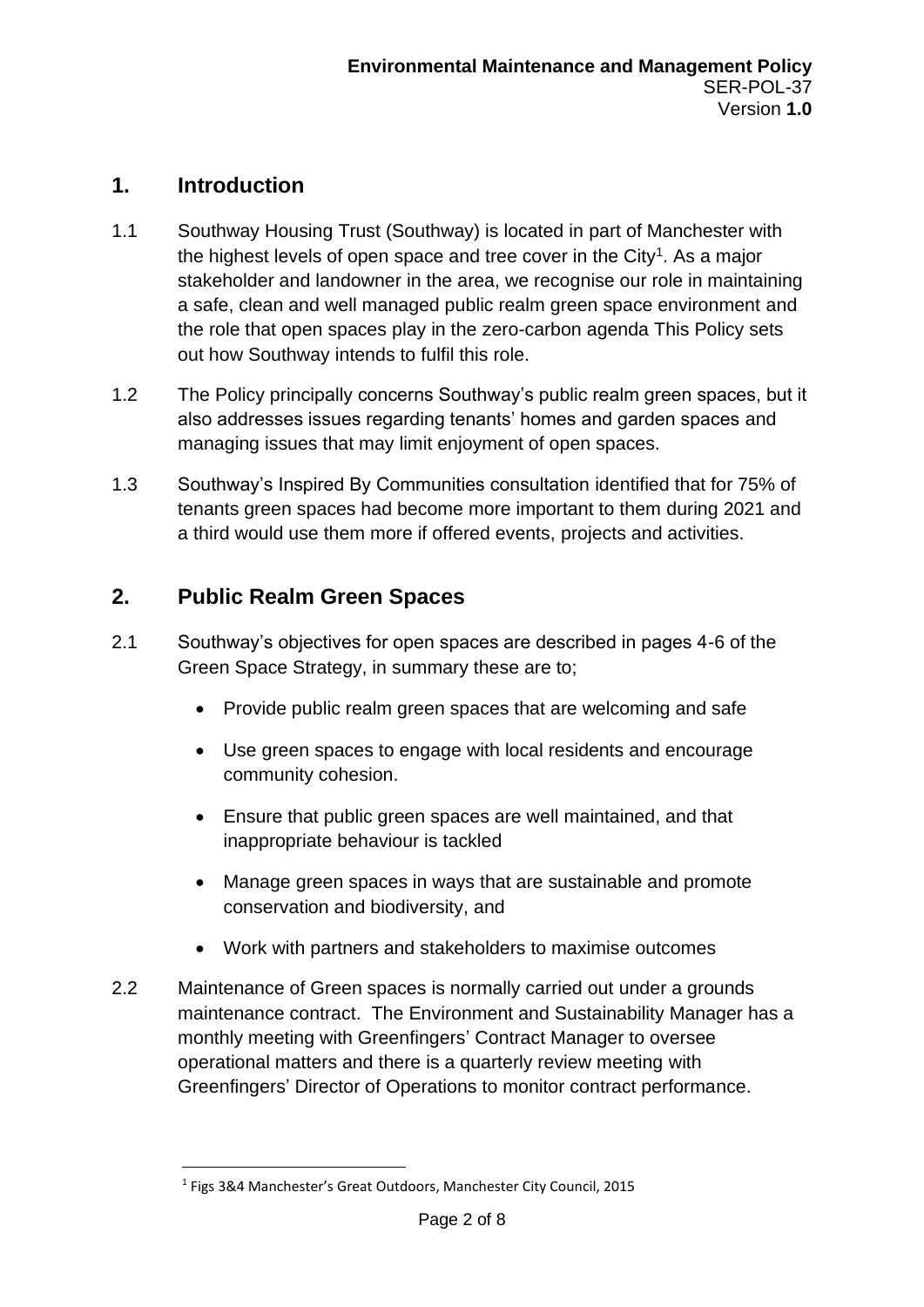- 2.3 There are 157 public open spaces managed by Southway, each space has a plan identifying its features and dimensions and there is a corresponding maintenance specification for each. For example, grass is normally cut once a fortnight during the period 1<sup>st</sup> March to 31<sup>st</sup> October although some areas containing wildflowers or bulbs will be left uncut to allow for flowering and/or setting seed. The site is litter picked during each visit.
- 2.4 Public open space sites are regularly inspected by Urban Rangers and volunteer Green Inspectors. The Rangers also deal with damage to open spaces, safety issues and fly-tipping. The environment team maintain operational procedures for site inspections and the Fly tipping procedure was updated in 2021.
- 2.5 The Environment Team and local resident groups arrange a programme of community activities to encourage use and enjoyment of public open spaces and foster interest in and concern for the local environment.
- 2.6 The Environment Team will work with other teams providing advice on open spaces not managed by them, including new development sites.

### **3. Trees**

- 3.1 Southway will conduct a regular tree survey and maintain a database of the tree stock for which it is responsible. We will ensure that maintenance is prioritised in accordance with the recommendations of the tree survey.
- 3.2 The felling of trees will only be undertaken where a tree is clearly diseased or unstable, where there is evidence of it causing damage to property, or where future problems can be avoided by early intervention (e.g. removal of self-sown trees that will out-grow their location)

Where a tree is felled, consideration will be given to replacement planting on the site or on a suitable location nearby.

3.3 Work will not normally be undertaken to trees where they are claimed to be blocking light, dropping leaves, affecting television or telephone reception.

### **4. Invasive Species**

4.1 Southway is aware of problems associated with the spread of invasive species such as Japanese Knotweed in parts of South Manchester, and this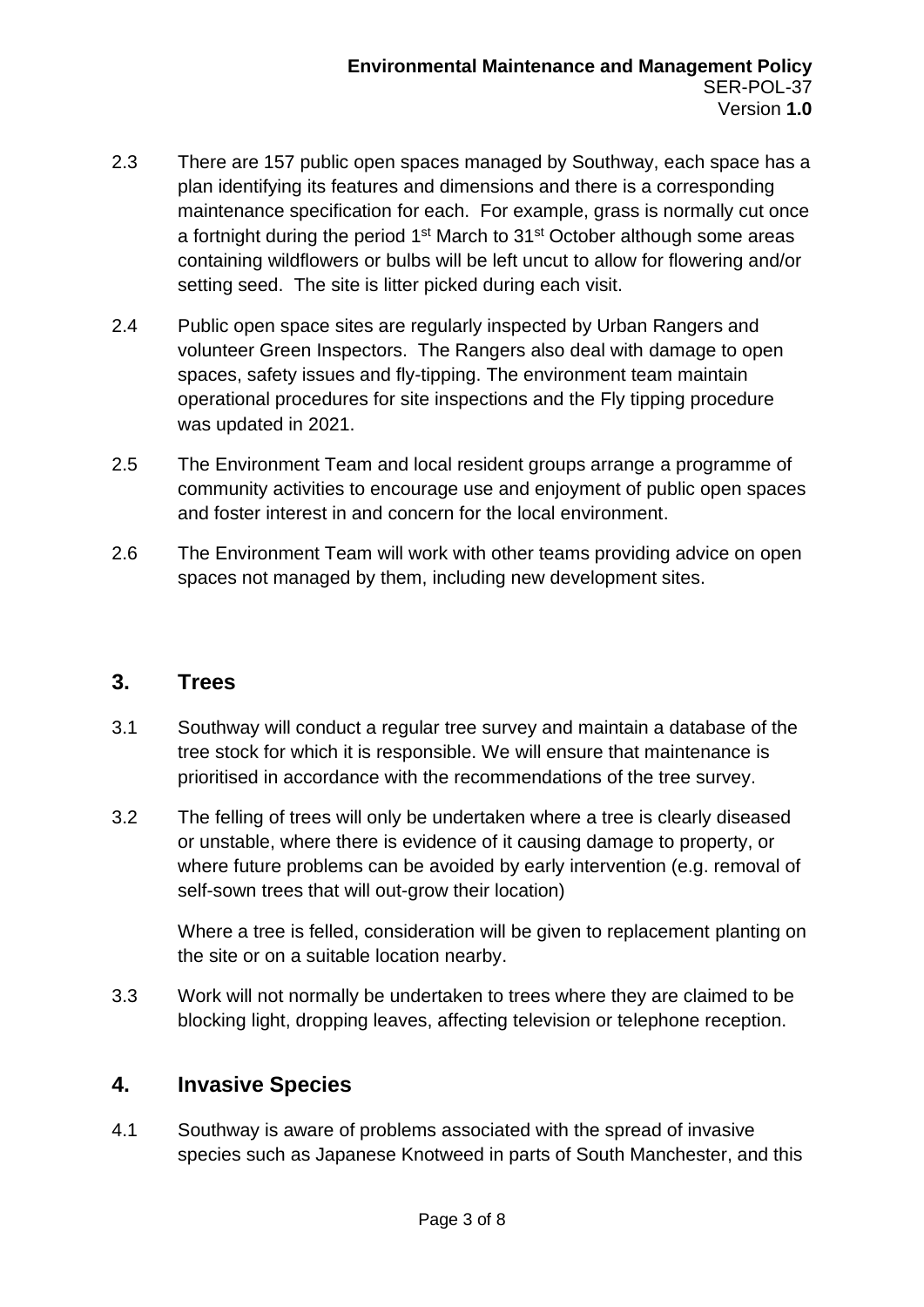plant has been found in the gardens of some of our properties and our open spaces.

4.2 When Japanese Knotweed is identified on land for which Southway is responsible, we will take responsibility for eradication on our land though annual treatment by a specialist contractor. This includes the gardens of tenanted properties. A record of treatment will be maintained by the Environmental & Sustainability Manager.

# **5. Tenants' garden space**

- 5.1 Southway is committed to increasing tenants' enjoyment of their garden spaces and will encourage and support tenants to utilise and care for their gardens.
- 5.2 This work will include:
	- Partnership working with, resident groups, Groundwork, the Wildlife Trust, Manchester City Council and others
	- Offering training and support to tenants that would benefit from help, this will include advice and, if possible, access to tools
	- Offering a concessionary gardening service to tenants that need support; a separate policy sets out the criteria for this service
	- Maintaining a workable approach to enforcement where gardens are kept in a poor state, causing a nuisance to neighbours or obstructing pavements
	- Developing and implementing a void garden process
	- Developing guidance notes for staff and tenants on issues such as Japanese Knotweed identification, promoting garden biodiversity, and how to obtain advice and support where tenants may struggle to maintain their garden.

### **6. Boundary Vegetation**

- 6.1 Much of Southway's housing stock has front, rear and/or side boundaries which comprise privet hedges rather than fences. It is recognised that these hedged boundaries add to the green character of South Manchester.
- 6.2 Southway will maintain hedged boundaries wherever possible and seek to avoid hedge work during the nesting season.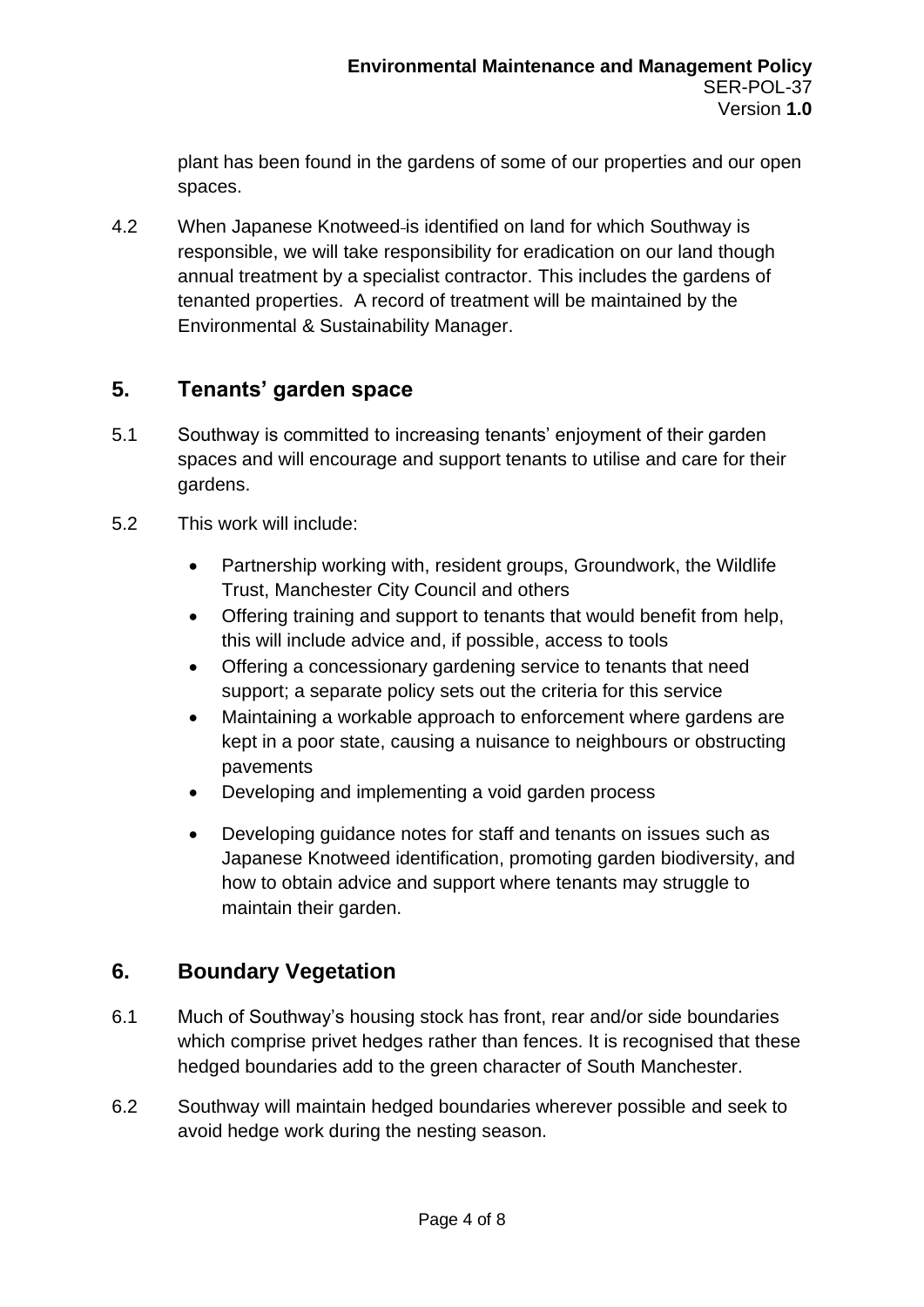6.3 Where hedged boundaries are shared Southway will liaise with neighbours before undertaking work to those hedges

# **7. Management of issues affecting open spaces and tenant enjoyment of the local environment**

- 7.1 Southway's tenants and the wider community should not have to endure the effects of Environmental Anti-Social Behaviour.
- 7.2 This section of the policy covers the following areas:

#### **I) Inconsiderate Parking**

Parking is a problematic issue for some residents in South Manchester. Southway has made a significant financial investment in providing parking amenities for residents, but despite this some residents still encounter parking problems.

Southway's approach is that parking issues are usually best resolved through residents speaking to each other, directly or through mediation. Where these approaches fail, there may be cause for enforcement action by Southway or its partners.

#### Tenant Responsibilities

Southway's Tenancy Agreements contain clauses concerning vehicles and parking. The majority of these clauses relate to parking on areas owned by Southway. These clauses include;

- If a vehicle is parked on a drive or garden it must be parked on a hardstanding (a driveway or paved area designated for parking).
- A tenant is not allowed to drive or park over or on kerbs which have not been lowered.
- A tenant is not allowed to drive over or park on any grassed areas.

#### **Parking or driving on public realm green spaces owned by Southway**

Southway's green spaces are well maintained and are inspected by Southway's Environment Team.

To prevent the improper use of vehicles on or damage to these green spaces, Southway will first give warnings and then if necessary take enforcement action, through the procedures supporting this policy.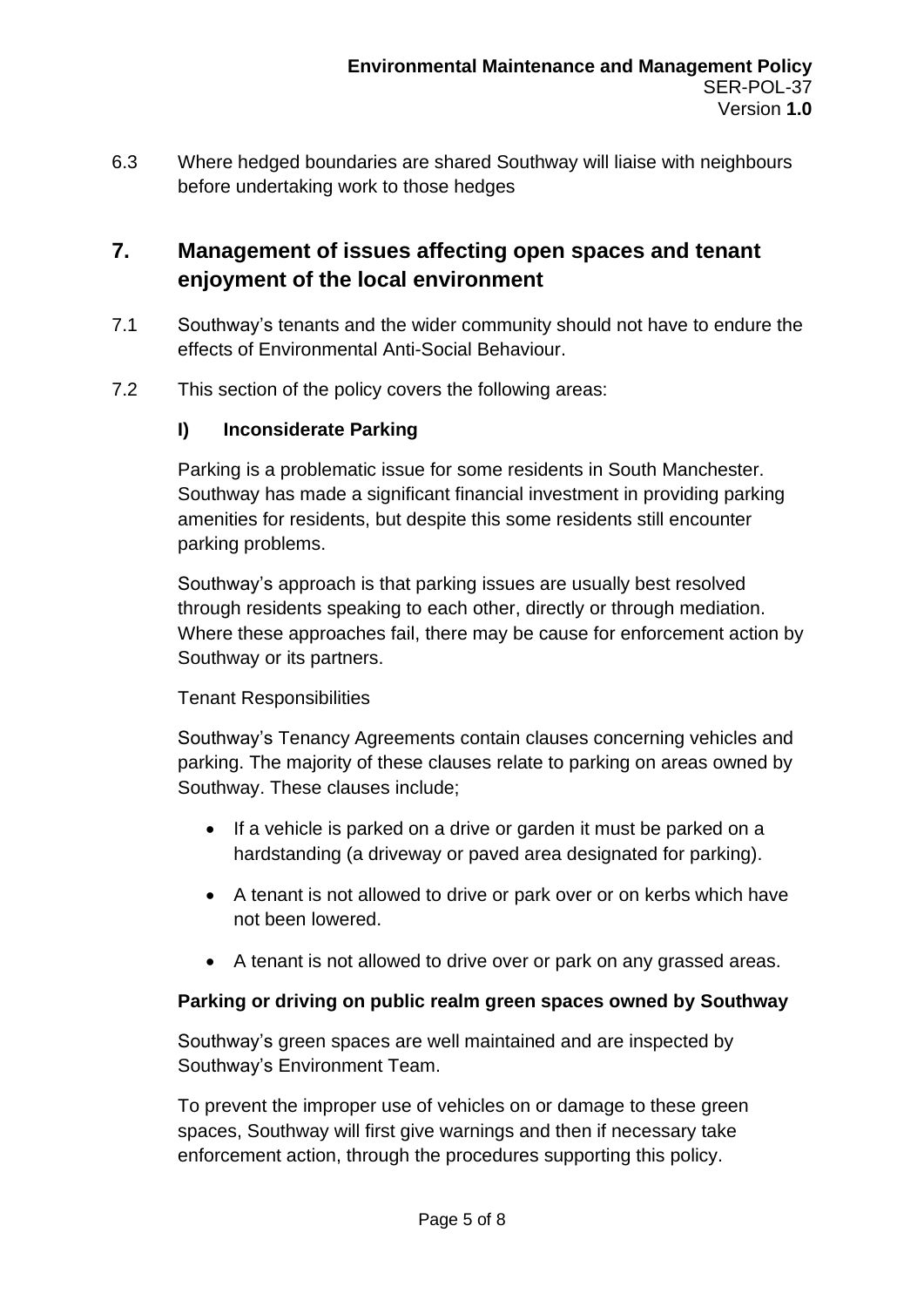### **II) Dog Fouling**

People enjoy keeping dogs and the majority of owners are responsible.

Southway's Tenancy Agreements place obligations on tenants, along with members of their household and visitors, to keep and exercise dogs appropriately and not cause nuisance to others. When exercising their animal on open green spaces owned by Southway, if their animal does foul in this area the Southway expects dog owners to clean up waste immediately and hygienically. Tenants failing to uphold these conditions of tenancy will face warnings and enforcement sanctions.

### **III) Fly Tipping**

The Environment Team respond to fly tipping incidents in line with a Fly tipping process updated in 2021.

### **IV) Garden Condition**

Southway's Tenancy Agreements state that the tenant must keep their garden areas neat and tidy and free from rubbish, lawns must be cut and hedges trimmed. The responsibility for garden maintenance is clearly explained to every new tenant at the commencement of their tenancy.

This part of the policy will be used to consider any Environmental Anti-Social Behaviour being caused from within a tenant's garden. this may include:

- (a) Unkempt and overgrown vegetation to the extent that it causes a nuisance to others or obstructs pavements or footways
- (b) Not cleaning up after pets.

The Trust recognises that a large garden requires considerable time and effort to maintain, and will always be reasonable in its requests to residents. The Trust will actively consider what support it can offer to a resident before taking enforcement action.

### **8. Monitoring and Evaluation**

- 8.1 Southway will ensure consistency in contractor performance through regular meetings to ensure contract standards are maintained. It is recognised that both parties will have common objectives to:
	- Ensure a pleasant and safe environment for the users and visitors to our green spaces and gardens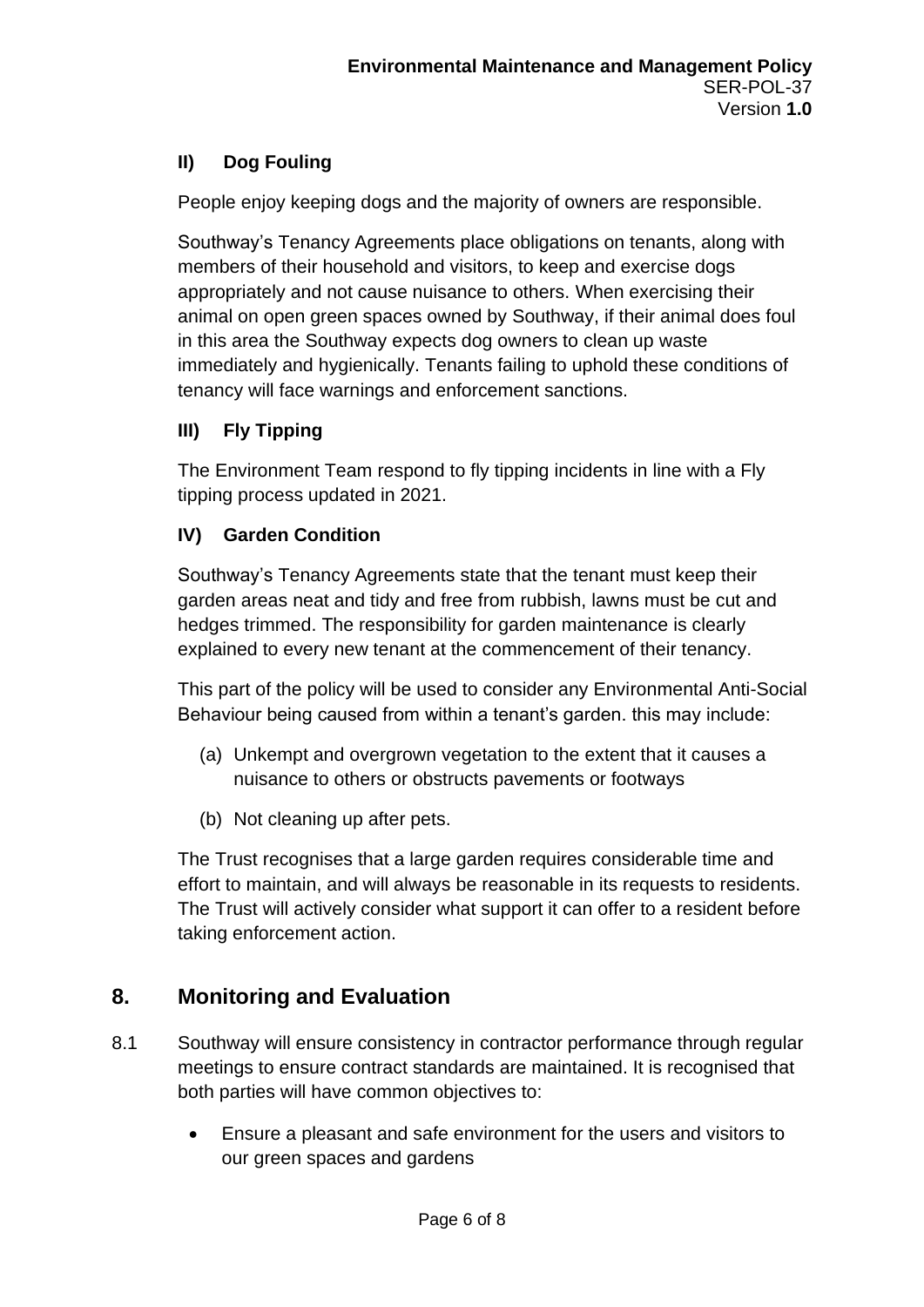- Ensure that the environment is safe and contributes to a sustainable community
- Achieve value for money whilst delivering works to the required standard
- 8.2 We will record customer satisfaction with its performance on the maintenance and upkeep of green space, and report this detail to the Executive Management Team through KPI production.
- 8.3 We will report performance regularly to tenant and resident groups.

# **9. Staff Training and Procedures**

- 9.1 Urban Rangers will maintain appropriate training for highway, playground and outdoor exercise area inspections and maintain accurate records of all inspections.
- 9.2 Southway will have sufficient staff in place to be able to respond effectively to reports of Environmental Anti-Social Behaviour. We will have a clear structure identifying the staff members who have responsibilities for responding to reports of Anti-Social Behaviour and for management of the service.
- 9.3 The Trust will ensure that all relevant staff members receive induction and refresher training on how to respond to incidents of Environmental Anti-Social Behaviour. On-going training will also be in place, to ensure employees have knowledge of any changes in law and best practice.

# **10. Equality and Diversity**

10.1 An Equality Impact Assessment has been completed for the, parent, Green Spaces Strategy in 2021 to ensure that all appropriate actions are put in place to support those tenants who have protected characteristics. An EIA Action Plan has been developed and will be monitored.

# **11. Related Policy Documents**

- Tenancy Policy
- Anti-Social Behaviour Policy